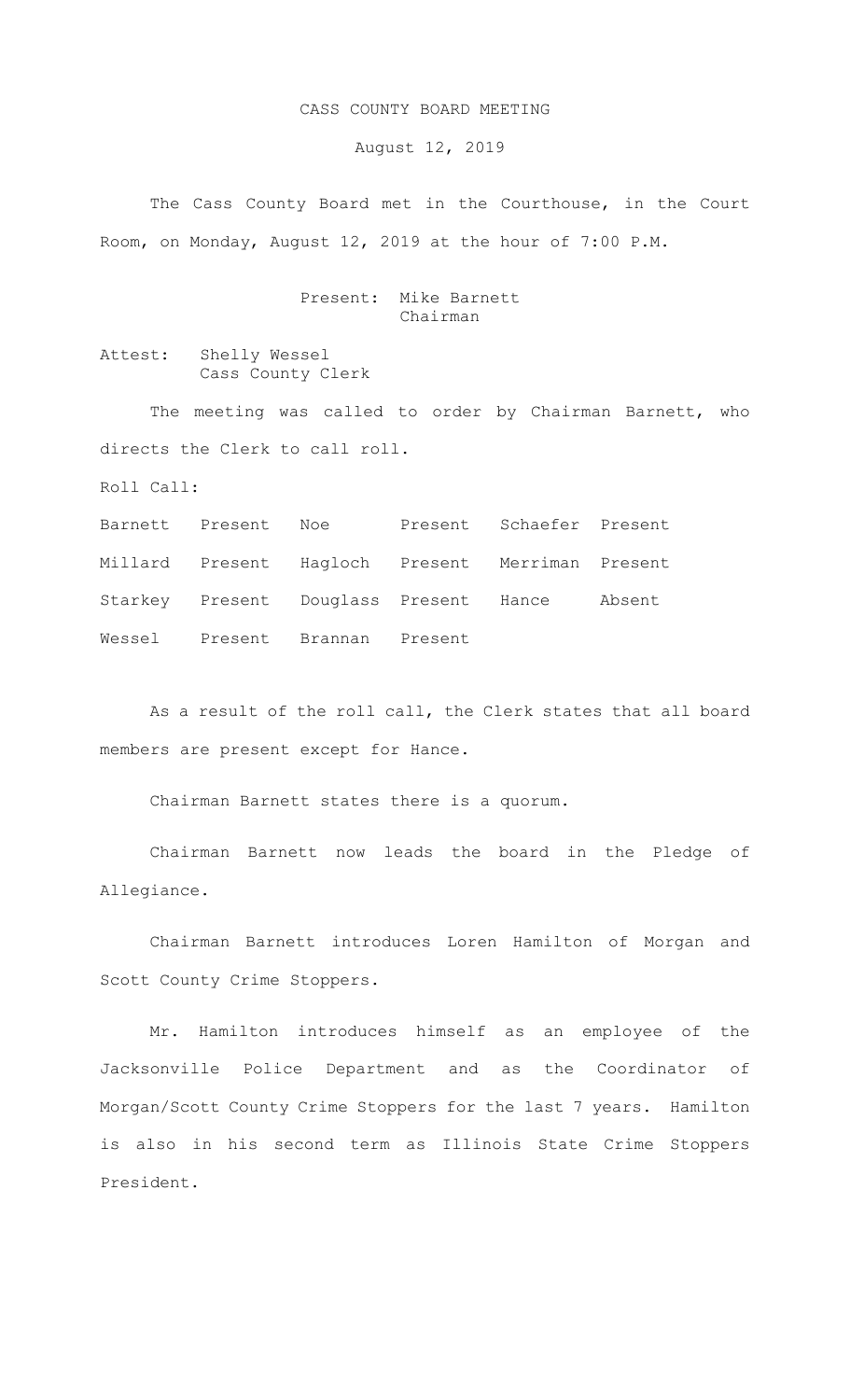Hamilton explains that Crime Stoppers accepts tips on known and unknown crimes and also on wanted individuals. He explains that 60 – 70% of the tips received are drug related.

Hamilton states there are 4 different ways to report tips to Crime Stoppers. You can report by phone, website, text and/or social media.

Hamilton explains that the tips received are given to the local law enforcement.

Hamilton states that the West Central Drug Task Force receives all of the drug related tips.

Hamilton states they also have a crime prevention program for children that features McGruff the Crime Dog. They plan on doing a drug prevention program this fall for grade school children.

Hamilton states that in the last quarter from April to June they received 96 tips, made 12 arrests, solved 8 crimes, and paid out \$2100 in rewards.

Starkey asks Hamilton where the funding comes from to pay out the rewards. Hamilton explains that a Crime Stoppers Fee has been added to the fines in Morgan and Scott County. These additional fees provide the resources to pay the rewards.

Hamilton states that he looking for individuals to serve on the Crime Stoppers Board. Hamilton reports that he has 3 individuals that are willing to serve on the board but he would like to have a total of 5 board members from Cass County.

Hamilton states that he is also seeking assistance with putting new Crime Stopper signs with current contact information up at the entrances of each community in Cass County.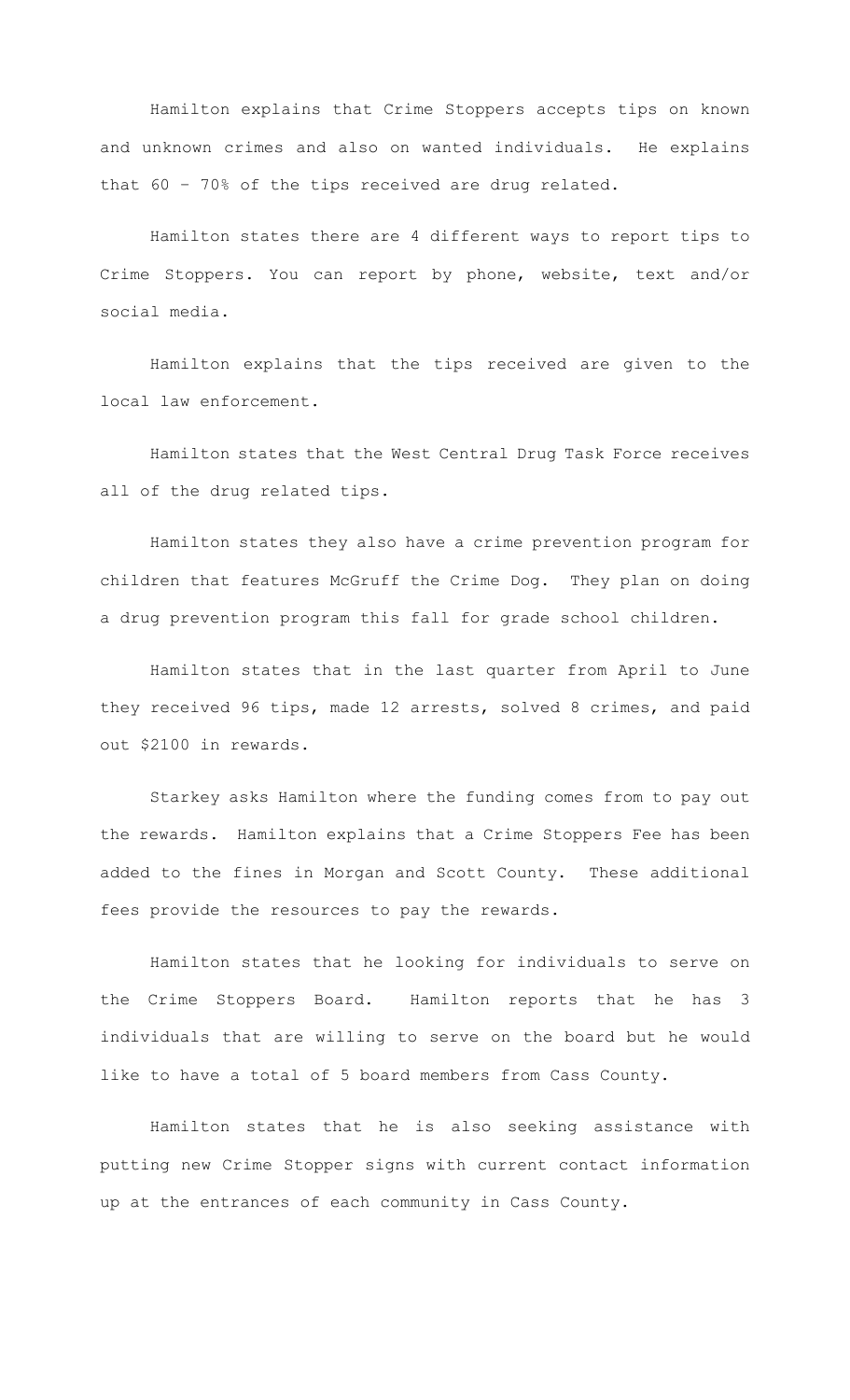Chairman Barnett asks Hamilton what the estimated cost would be for the new signs for the five communities in Cass County. Hamilton estimates the cost to be \$1000 but states the cost could possibly be covered by donations. Hamilton states that some of the signs may need to be in Spanish.

Chairman Barnett states that Tim Icenogle, Cass County Highway Engineer, could have his employees assist with putting up the new Crime Stopper signs and removing any old signs throughout Cass County.

Chairman Barnett next introduces Dustin Fritsche.

Fritsche reports the O.E.D.C. has scheduled an Active Shooter Presentation on Thursday, August 15, 2019 from 1 – 4:30 p.m. at St. Luke Hall in Virginia. Fritsche states this presentation is to help business owners and public agencies practice, prepare, and plan for an active shooter situation.

Chairman Barnett next presents the minutes from the July 8, 2019 Cass County Board Meeting for approval.

Schaefer makes a motion to approve the minutes and Millard seconds the motion. The vote is by acclamation and declared carried.

Chairman Barnett directs the Clerk to read the correspondence.

The Clerk states the Cass County Board received a thank you card from Rebecca Ring for the Cass County Citizen Scholarship.

The Clerk reminds the board members about the Finance meeting that will be held on Tuesday, August 27, 2019 at 6:00 p.m.

Chairman Barnett next calls for reports from the standing committees: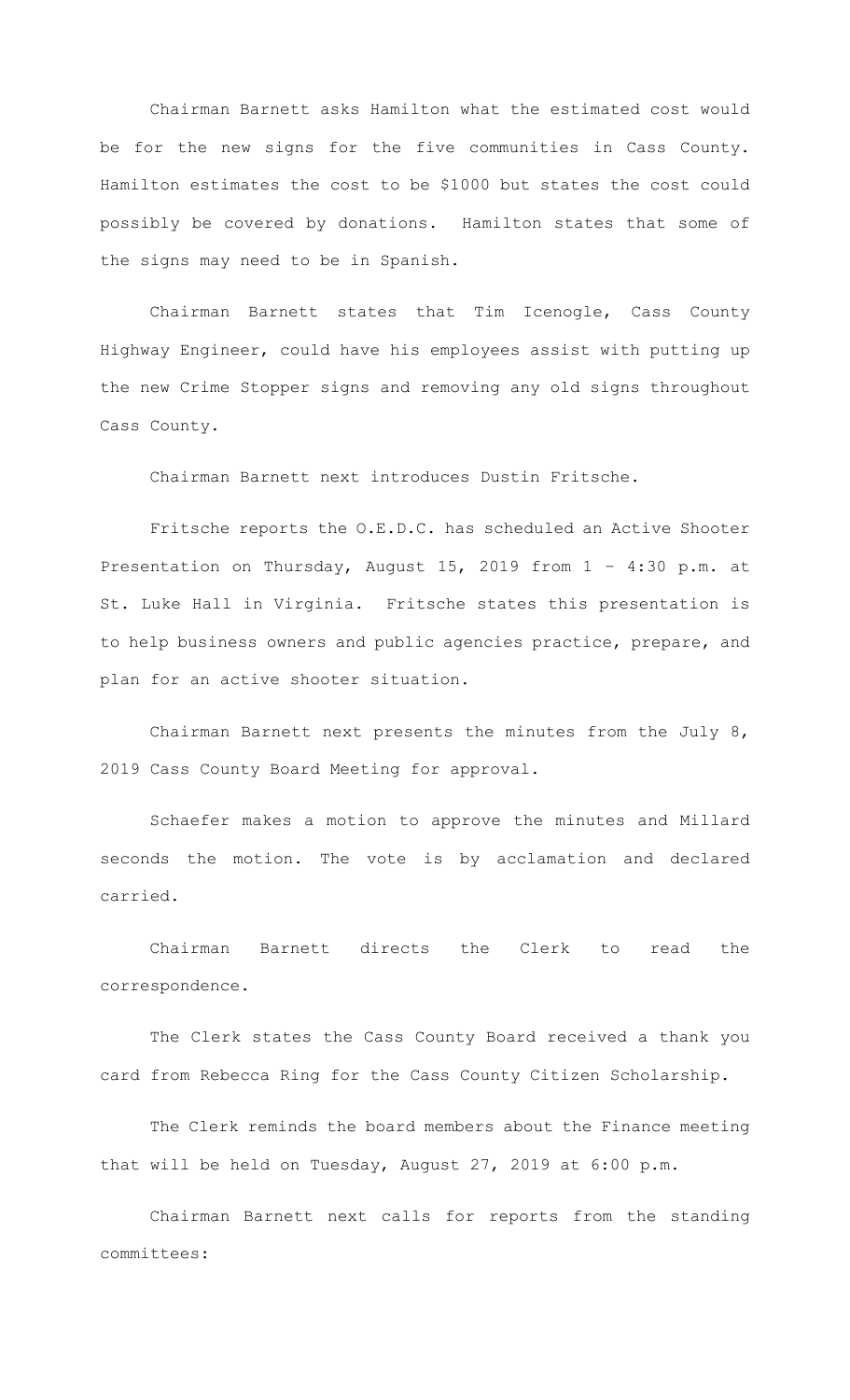Noe, Chairman of the Courthouse and Jail Committee, reports the Committee met on August 8, 2019 and approved all bills as presented.

Hagloch, Chairman of the Road and Bridge Committee, reports they met on August 5, 2019 and approved all bills. The next meeting date and time have been changed to Thursday, September 5, 2019, at 5:30 p.m. due to the Labor Day Holiday.

 Merriman, Chairman of the Public Safety, Environment and Housing Committee, reports the committee met July 22, 2019. Merriman states the committee received an ESDA report from Roger Lauder.

 Merriman, reports that the Cass Rural Water Board met July 16, 2019. Merriman reports that Cass Rural Water had fallen behind on payments to the City of Virginia for water and have been making double payments to get caught up. Merriman reports after this month the payments will be caught up and they should start showing a profit.

Animal Control met on July 25, 2019 but did not have a quorum. Three dogs were picked up and all three were returned to their owners.

Brannan reports the Housing Authority Board met on July 18, 2019. Brannan reports \$10,000 was received to help cover the \$10,378 worth of wind damage to some of the AC Units at Sagebrook Estates.

Brannan reports they are looking for areas in all communities to build more affordable housing units.

J.R. Blair reported that there are many lots in Ashland and 2 or 3 lots in Chandlerville that could be good locations, but there is not much available in Arenzville.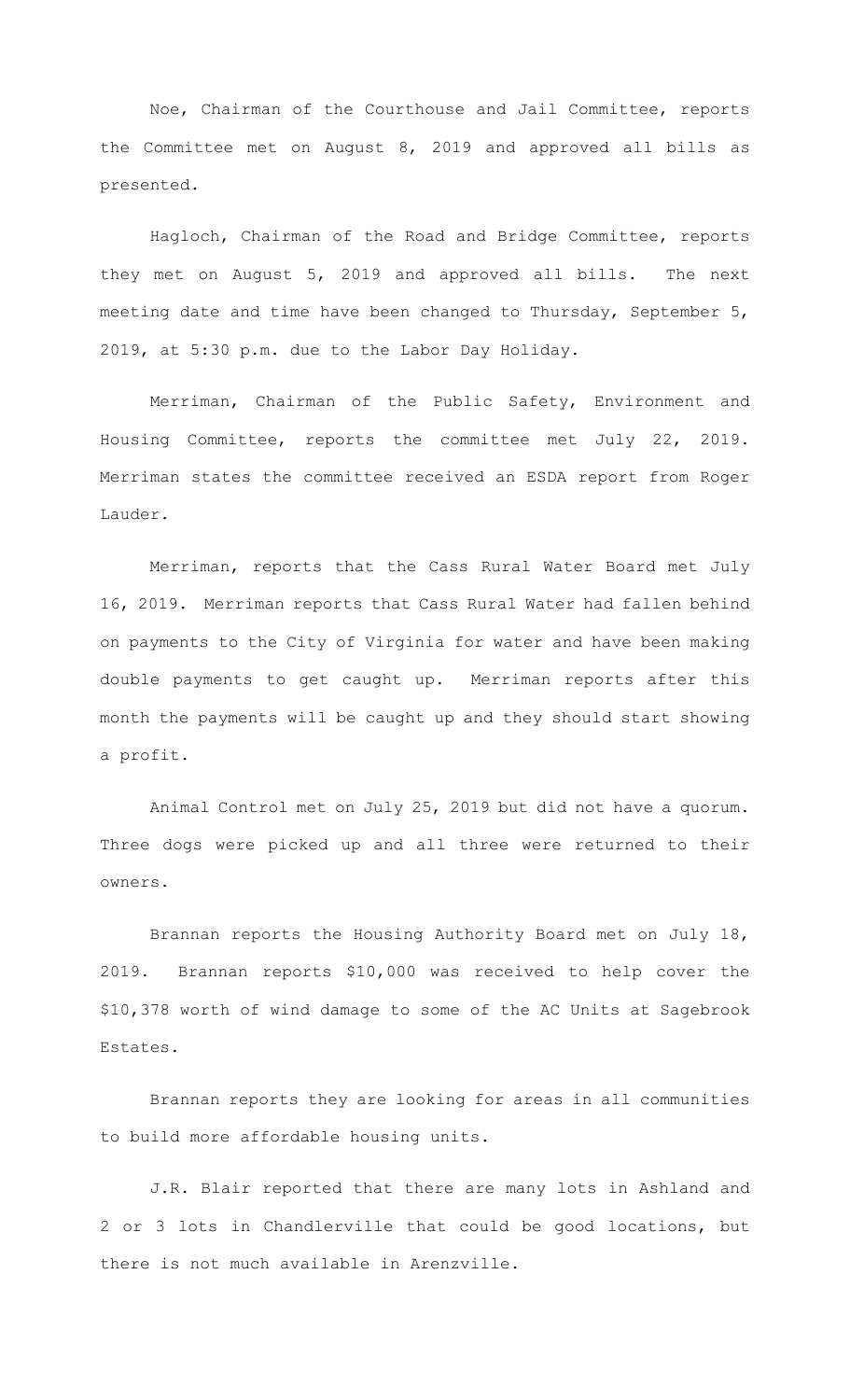Brannan reports there is still no news on the lawsuit.

Brannan, Liaison for the Health Board, reports they met on July 24, 2019.

Brannan reports that Dr. Curry is on vacation and will return on August 15, 2019.

Brannan reports they reviewed and approved the audit.

Josh Millard, reporting for the Legislative Committee, tells the board he will be traveling to Washington D.C. in September to lobby on Cass County's behalf.

One of the topics Millard will be addressing is Rural Connectivity. Millard states that most Rural Connectivity funds are going to Internet Connectivity as opposed to increasing cell phone service in the poor service areas. Millard had previously approached Darin LaHood's Chief of Staff regarding the need for a cell phone tower in Arenzville.

Millard would like the board to communicate to him additional topics that they would like him to discuss with Cass County's local representatives while he is in Washington.

The Board discusses that there is also a need for cell phone service in Chandlerville. Jim Edgar Panther Creek State Fish and Wildlife Area averages 750,000 visitors a year.

The Board schedules a meeting on Tuesday, August 27, 2019 at 5:00 p.m., prior to the Finance Committee meeting to share with Millard some of the needs they would like to see addressed.

Merriman, Chairman of the Supervisor of Assessment's Committee, reports the committee met on July 15, 2019.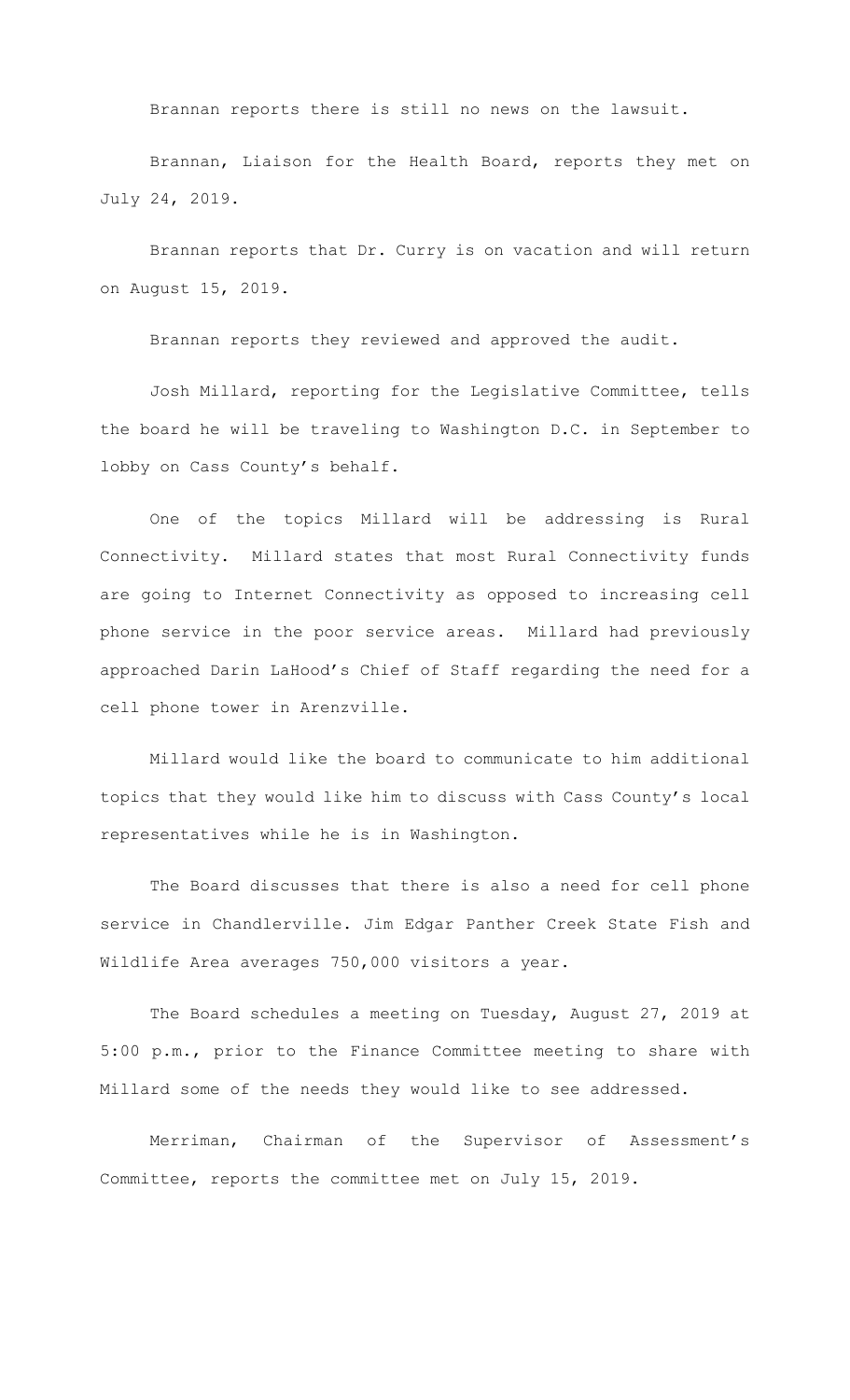Merriman reports the Beacon Website is still not updating. Icenogle states they are still trying to coordinate with Devnet to resolve this issue.

Merriman states the next meeting will be held August 19, 2019 at 6:00 p.m.

Schaefer, reporting for Policies and Procedures, reports that progress has been made on the Cass County Website with data being entered.

Schaefer would also like to address the new cannabis law that will be coming into effect. Schaefer states that the County is leaning towards a Zero Tolerance Policy that will be addressed at a later date.

Hagloch, reporting for E-9-1-1, reports they met on July 22, 2019 and approved all bills.

Hagloch reports they are still working on the dispatch contracts for the County and Beardstown.

Schaefer, Liaison for Arenzville Rural Water, reports they met on July 16, 2019. Schaefer reports they are collecting easements.

Schaefer states he has no report for Cooperative Extension but would like to recommend Cass Wessel to serve on the Cooperative Extension Board and to attend the quarterly meetings.

Noe, reporting for O.E.D.C., reports they met July 25, 2019. Fritsche reported on the Cass County Fair and stated that everything went well.

Fritsche also reported that he was working with IDOT to put up some advertising signs for a local business at the entrances of Virginia.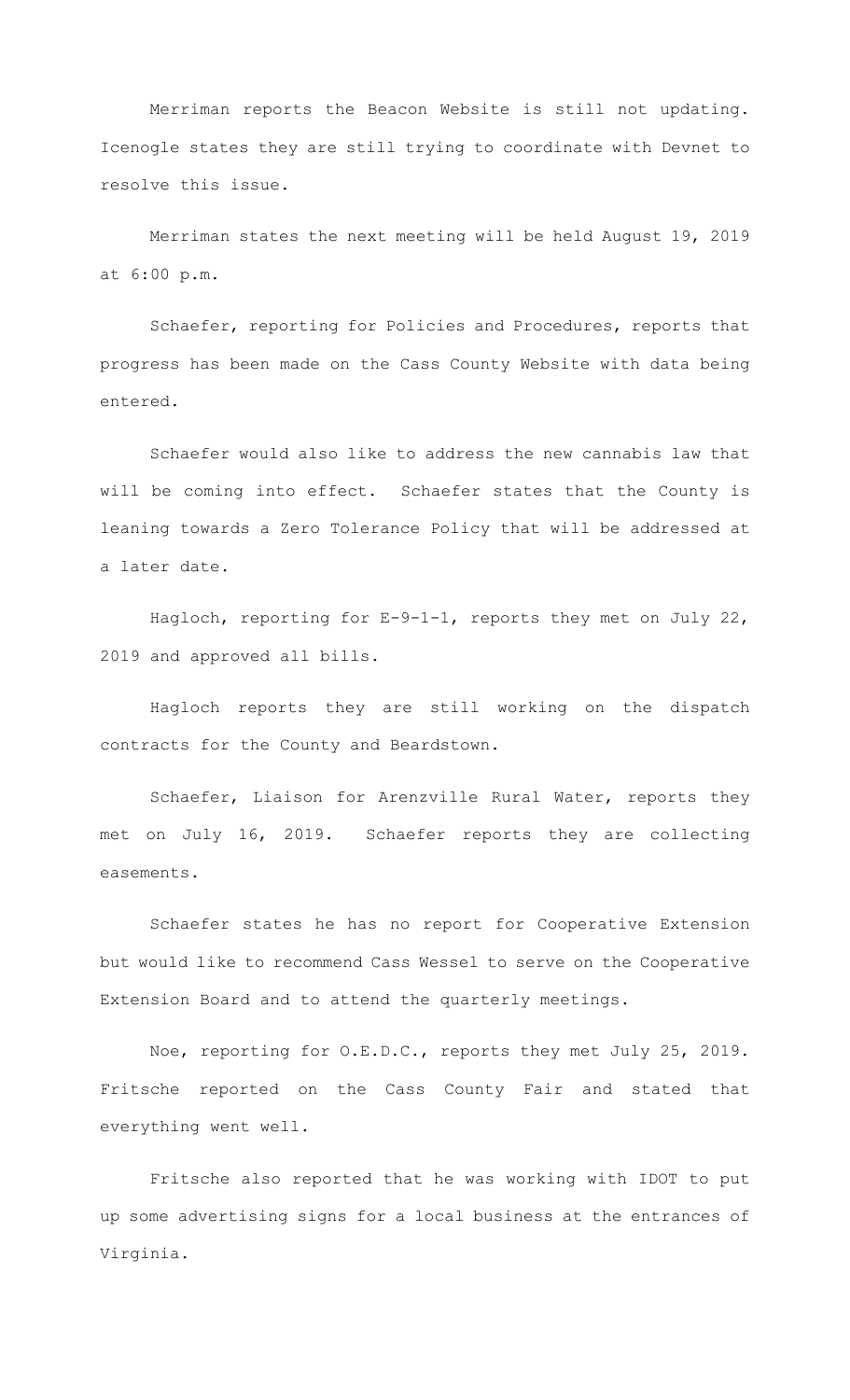Noe reports Icenogle and Lauder will be having a meeting to discuss flood related costs. They hope to have the money by December.

Noe reports Lincoln Land Community College will be having an open house on July 31, 2019.

Barnett next gives the Chairman's report.

Chairman Barnett reports that on Thursday, August 15, 2019 at 6:30 p.m., prior to the Virginia City Council Meeting, Saul Garcia from the U.S. Department of Census will present a joint program for the City of Virginia and Cass County. Barnett encourages any Board Members that are available to attend.

Barnett emphasizes importance of the census. Barnett states that the numbers reported for the county will apply for the next 10 years. Barnett reports that any per capita payments that come from the state or federal government are based on those numbers. According to Garcia the numbers reported in April 2010 were 29.642% short of the estimated population.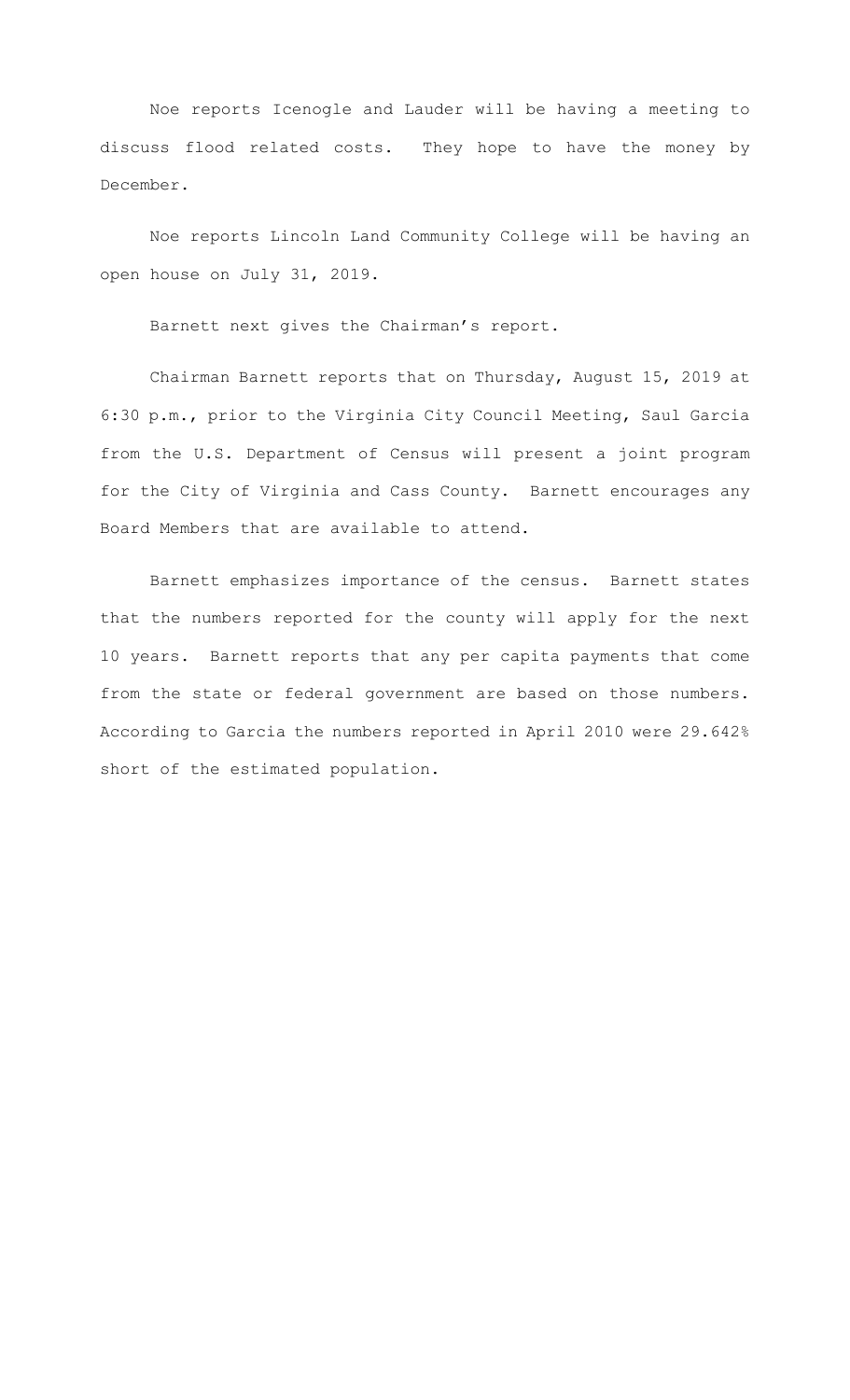There are no reports from the following committees: Liquor Control Economic Development Insurance and Bonds MCS Coop. Ext. Mental Health Beardstown TIF O.E.D.C. Tourism The Board now moves on to new business.

Clerk Wessel presents the Cass County Trustee Resolution for approval.

Douglass makes a motion to approve the Resolution and Starkey seconds the motion. The vote is by acclamation and declared carried.

(See Attached Resolution)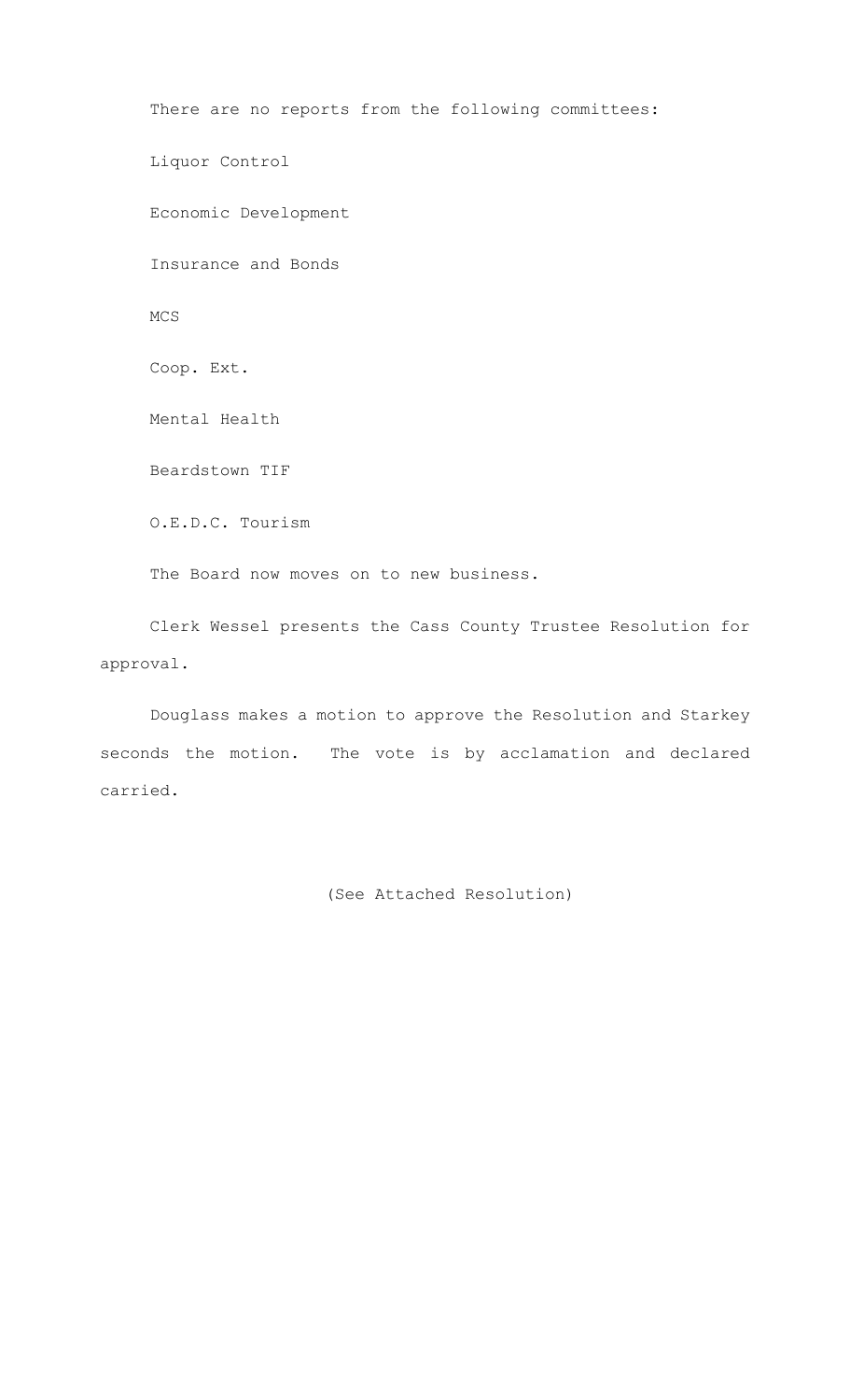Tim Icenogle reports he spoke with the City of Virginia's attorney, Tom Veith, regarding changes Mr. Veith wants made to the Intergovernmental Agreement between Cass County, the City of Virginia and Virginia Road District. This agreement allows the County through the Highway Engineer, to seek funding for the upgrades to the roads around the Sunrise FS Expansion.

Icenogle reports that Sunrise FS forwarded a check to the County for \$25,000 to help expedite the road improvement process. Icenogle reports the County has entered into an agreement with Hutchinson Engineering to begin getting estimates. This will enable the County to apply for funds and grants to help cover the cost of the improvements to the roads.

Icenogle next recommends that the County Board authorize the Road and Bridge Committee to act on their behalf regarding the County Highway building contracts and all other items associated with the County Highway building.

Schaefer makes a motion to authorize the Road and Bridge Committee to act on behalf of the board for County Highway building contracts and Brannan seconds the motion. The vote is by acclamation and declared carried.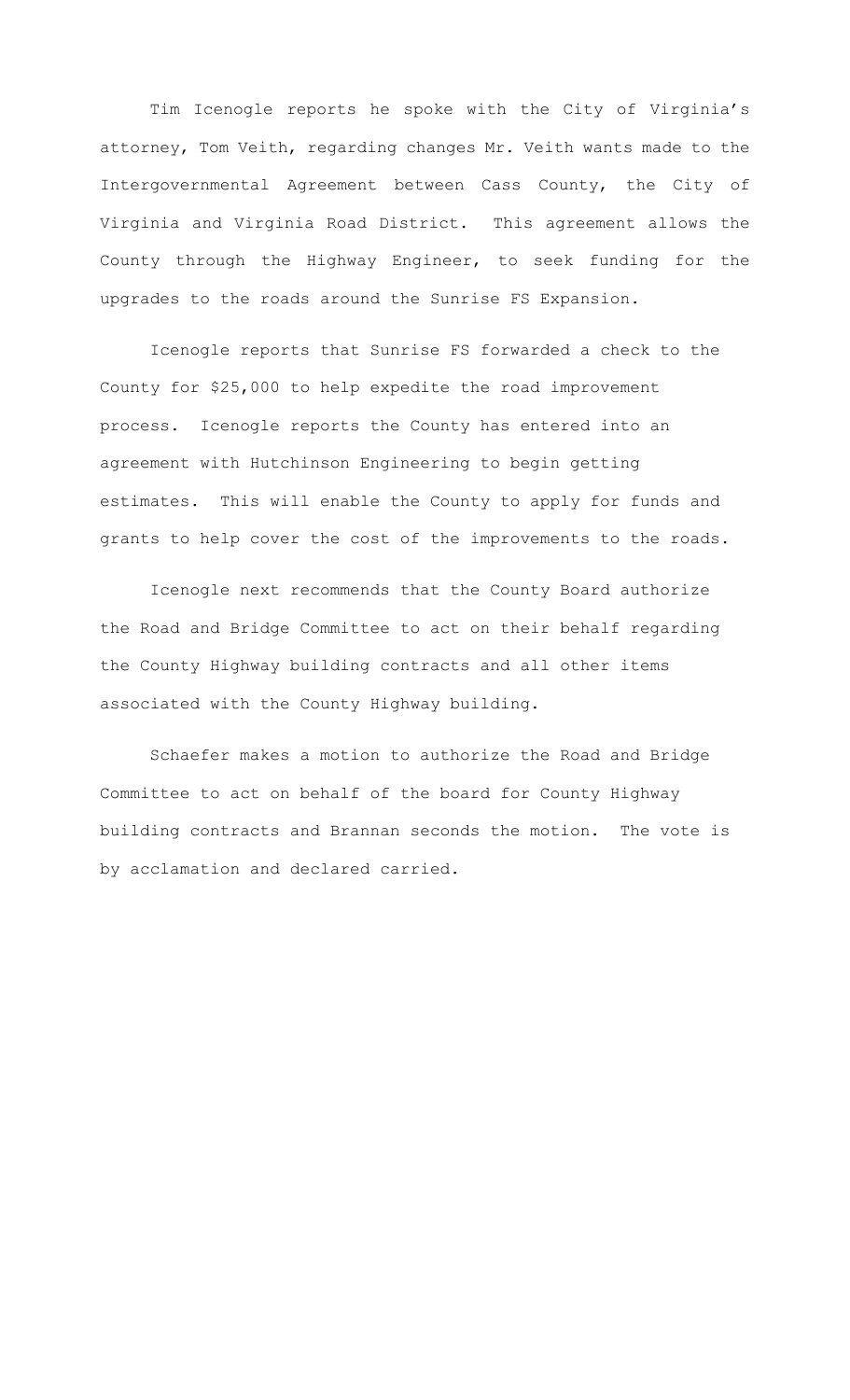Icenogle presents for approval two engineering contracts for bridges that need to be replaced.

The first contract with Hutchinson Engineering is in the amount of \$71,500, for the bridge in Chandlerville Township on North Dirks Road.

The second contract with Hutchinson Engineering is in the amount of \$55,000 for a bridge in Virginia Township on Gumtown Road.

Merriman makes a motion to approve both contracts and Starkey seconds the motion. The vote is by acclamation and declared carried.

(See Attached Contracts)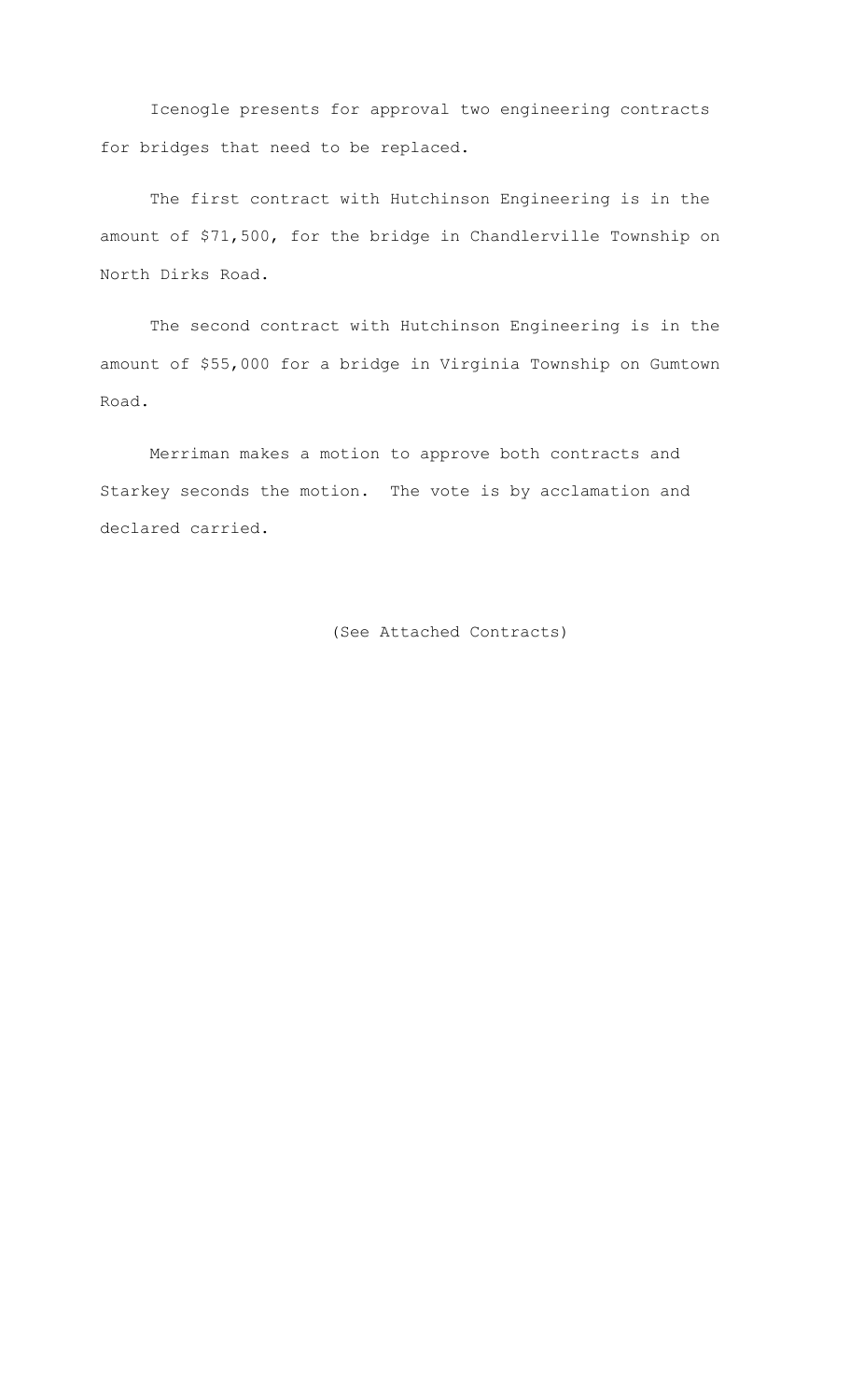Icenogle reports that he and Roger Lauder attended a meeting with FEMA. Icenogle states that they submitted requests for \$750,000 worth of excessive costs for damage due to flooding issues. Icenogle states Cass County meets the requirements to be declared a disaster area.

Icenogle reports the declaration will still need to be signed by Congress or the President.

Chairman Barnett presents the appointments of Matt Bangert to the Meredosia Lake Drainage & Levee District and Richard Kirchner to the Old River Drainage & Levee District.

Wessel makes a motion to approve the appointments and Douglass seconds the motion. The vote is by acclamation and declared carried.

(See Attached Appointments)